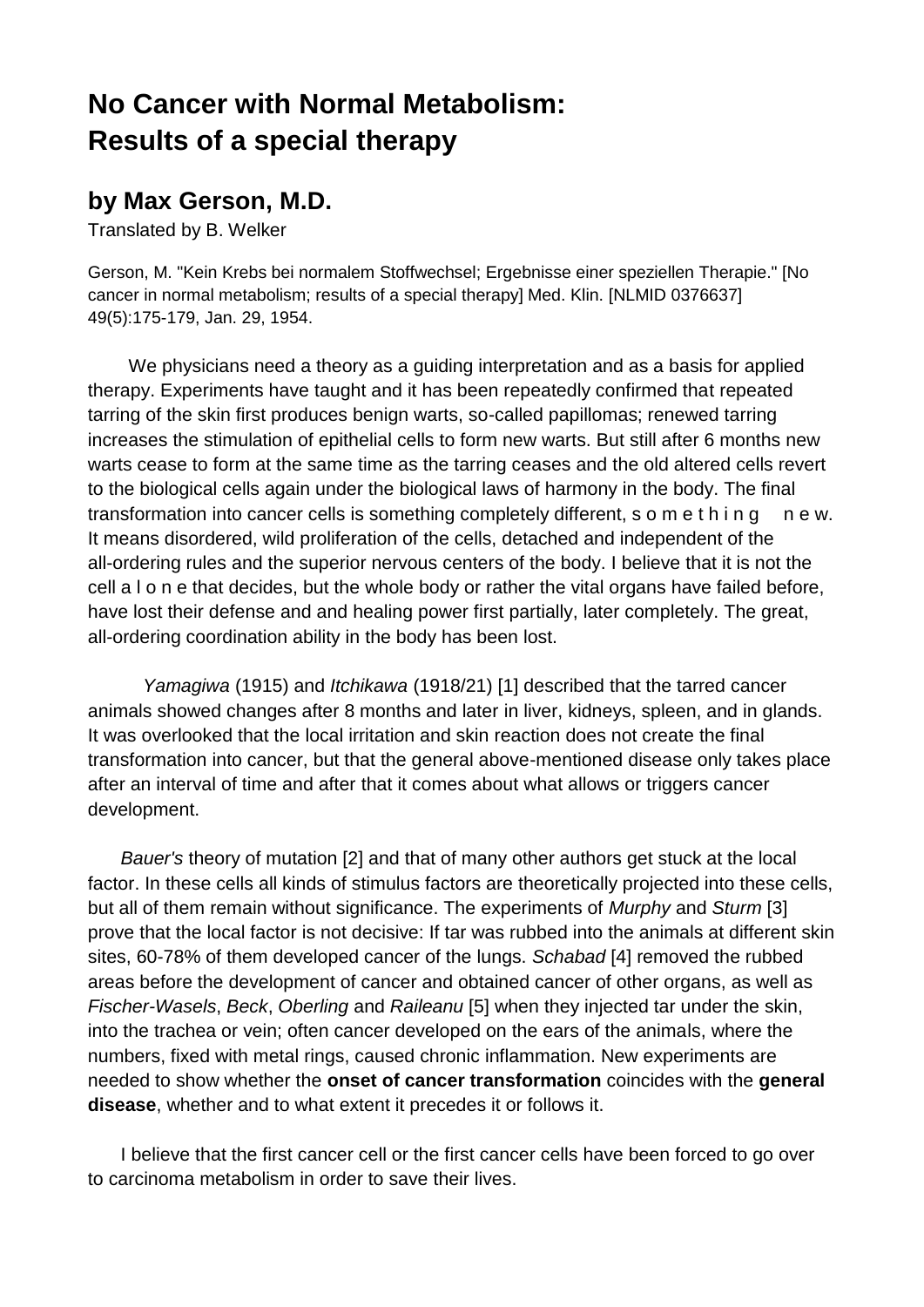Accordingly I imagine the development of cancer briefly that not o n e s p e c i f i c factor, but **several conditions** are necessary for it: A local process, consisting of previously chronically damaged or not fully matured cells, or *Aschoff's* transitional cells, where the actual symptom appears later. In addition to the local process a general factor must be added, which remains clinically hidden and has not been taken into account enough so far, but which brings the decision. My therapy is directed almost completely against this second general part, which belongs to the total metabolism.

 An exception to the theory is made by viral infections in that they can cause almost immediate cancerization without a latency period. Moreover, their multiplication goes in parallel with the multiplication of tumor cells and finally the infection causes formation of specific antibodies after surgical or radiotherapeutic treatment [7] and immunity, which is almost always absent in carcinoma. Such infections with their cancerous tissue development are outside the rules of the usual cancer development.

 Already *Volkmann* (1875) [6] and many authors after him have described the latency period between the first appearance of the skin lesions, tar and kerosene [paraffin?] dross, and correctly formulated the later transformation into cancer. After all they did not consider the final cancerization as a consequence of a general damage and dared to build a therapy on it.

 In the therapeutic search they found the first cancer healing by influencing estrogenic hormones on the metabolism. Thereupon the sexual organs were switched off and the opposite hormones were applied, but with little or only temporary success. Thus, I gradually came to establish as a basic idea the sentence: No cancer can develop in a body with a normal metabolism. The **therapy** must therefore **strive** to **make the overall metabolism as normal as possible** or to bring it near to the norm.

 In the metabolic defect, however, there is no simple specific insufficiency or general allergy. Therefore it is not sufficient to replace missing vitamins, hormones or minerals, or to eliminate all possible allergens which *Coca* sees as the effect of my diet. What I assume will be explained later. The relapse into the embryonic state of these abnormal cells was forced. Biologically this is not so extraordinary in the body, because also severe inflammations can (according to *Schade* [8]) bring back some tissues to the embryonic metabolism, especially connective tissue and capillaries (not so easily epithelial cells), and thereby produce rapidly growing proliferation tissue, but all remains within the bounds of expediency. In contrast to cancer the cells that used to be normal return to normal after they have fulfilled their special job; cancer cells never do so. Once cancer cell, cancer cell forever, as all experiments [13] have shown. So there must have been something abnormal in these cells before the transformation took place.

 This idea gets further clinical meaning by the observation that the more **malignant cancer types**, such as melanosarcoma, lymphosarcoma, chorionic epithelioma, carcinoma of pregnancy, **respond most rapidly** and extensively **to therapy**, whereas less malignant types respond more slowly and the benign tumors, such as fibroids, prostatic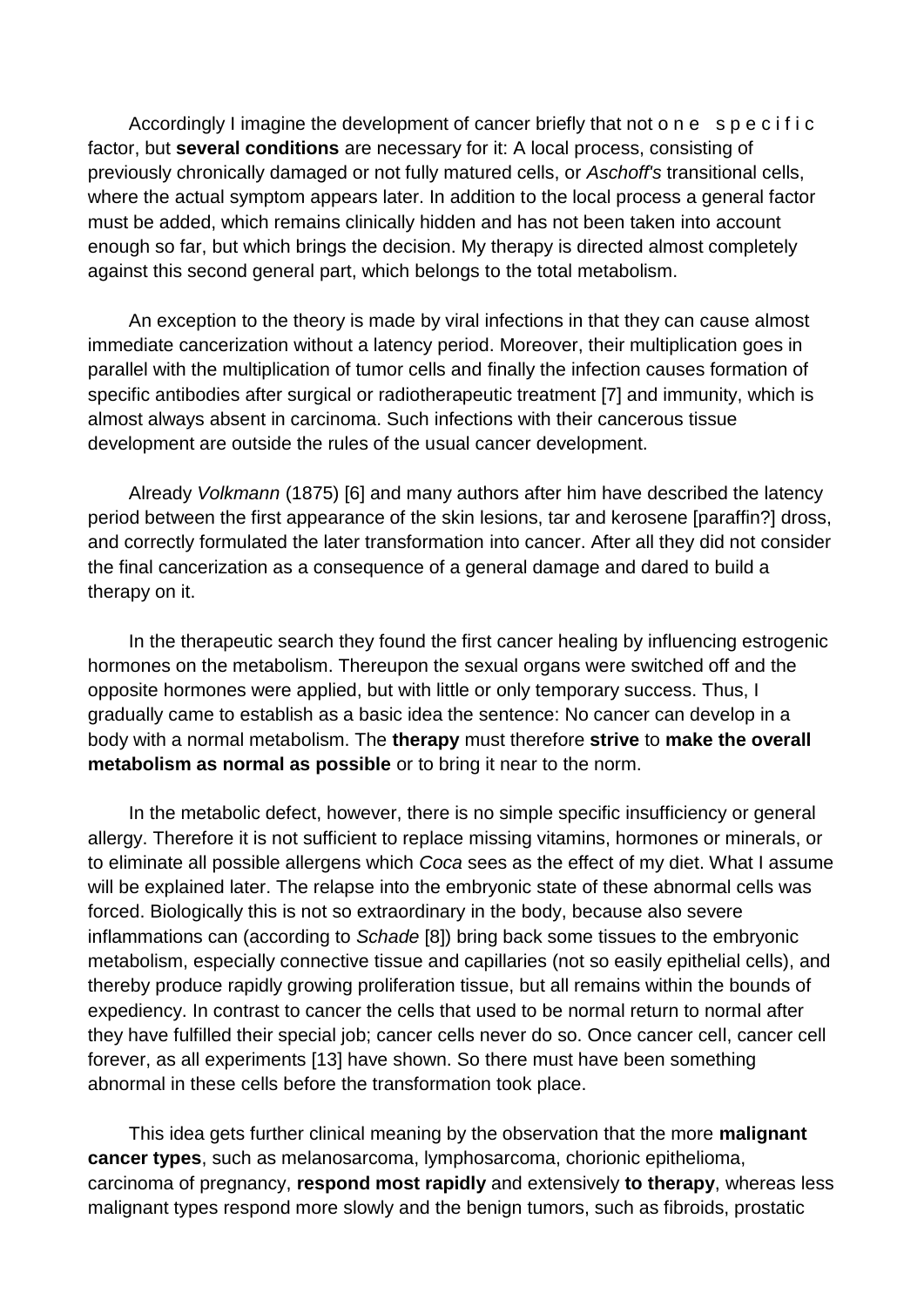hvpertrophies, osteomas, etc., are very troublesome and only after a long time transformed into scar tissue with or without calcification. Thus it may be concluded that the cell types which have deviated the most from the norm collapse completely and are sucked up the fastest, often in an almost unbelievably short time of several days, the other types gradually slower.

 The cancer tissues are, as almost all authors agree, electrically negatively charged (*H. S. Burr* et al [9]). Accordingly, they belong to the lower standing tissues with lower differentiation, as we find them in the lower animal species and in the embryo. Theoretically, according to the theory of *Rudolf Keller* [14], they should be richer in sodium, chloride and water, correspondingly poorer in **potassium** and the **potassium group**. Strangely enough, that biologists could not confirm this, with the exception of *Moravec* [15]. From the foetus [12] we know that as maturation progresses the sodium content of the important tissues decreases and the potassium content increases, until half a year after birth a potassium majority in the major organs exists. Again, we come back to a general law of nature for the development of cancers , namely, that increased sodium and iodine content leads to rapid growth with less differentiation, as we find these two components of the sodium group especially increased (*Keller* [11]) in the lowest living organisms, bacteria, bacilli and parasites. Vice versa, we find that more potassium and more minerals of the potassium group, together with a rational iodine content, lead to increased differentiation and slower growth as in higher animals and humans. The potassium-rich muscles are best protected against cancer metastases.

 From clinical pathology we further learn that cancer develops especially where **sodium chloride and water** are reabsorbed in collecting ducts, i.e., in the excretory ducts of the mammary gland, the parotid gland, the submaxillaris and sublingualis and the pancreas, more than 60% in the head - Duct. or Papilla Vateri -, in the bile duct-system of the liver, very rarely in the small intestine, where no Na is reabsorbed, more frequently in the colon and especially frequently in the sigmoid and rectum, where most Na is reabsorbed, finally in the outlets of the sweat and sebaceous glands of the skin. For the kidney one might assume something similar.

 A regression of finished cancer cells into normal tissue has never been observed with the exception of very rare observations in the test tube on cancer cultures. Therefore, for therapy the most natural thing to do is to cut off the biological conditions for cancerous tissues to live on by means of metabolism. For my **therapy** serving this purpose **several points** are of **decisive importance**:

 1. In cancer tissue and its metastases: Elimination of Na, Na-group (oedema) (especially NaCl H2O). This provides the negative fermentative enzymes (xanthine dehydrogenase, acid phosphatase, deoxyribunucleodesaminase, ribonucleodesaminase) etc. are deprived of the conditions for their activity, the cancer cells collapse, otherwise the shortening of the tumors that takes place in days would not be understandable. Toxins are excreted at the same time as the oedema, a large number of which act like enzymes, some of them as hydrolytic enzymes or kinases, classified as proteolytic enzymes.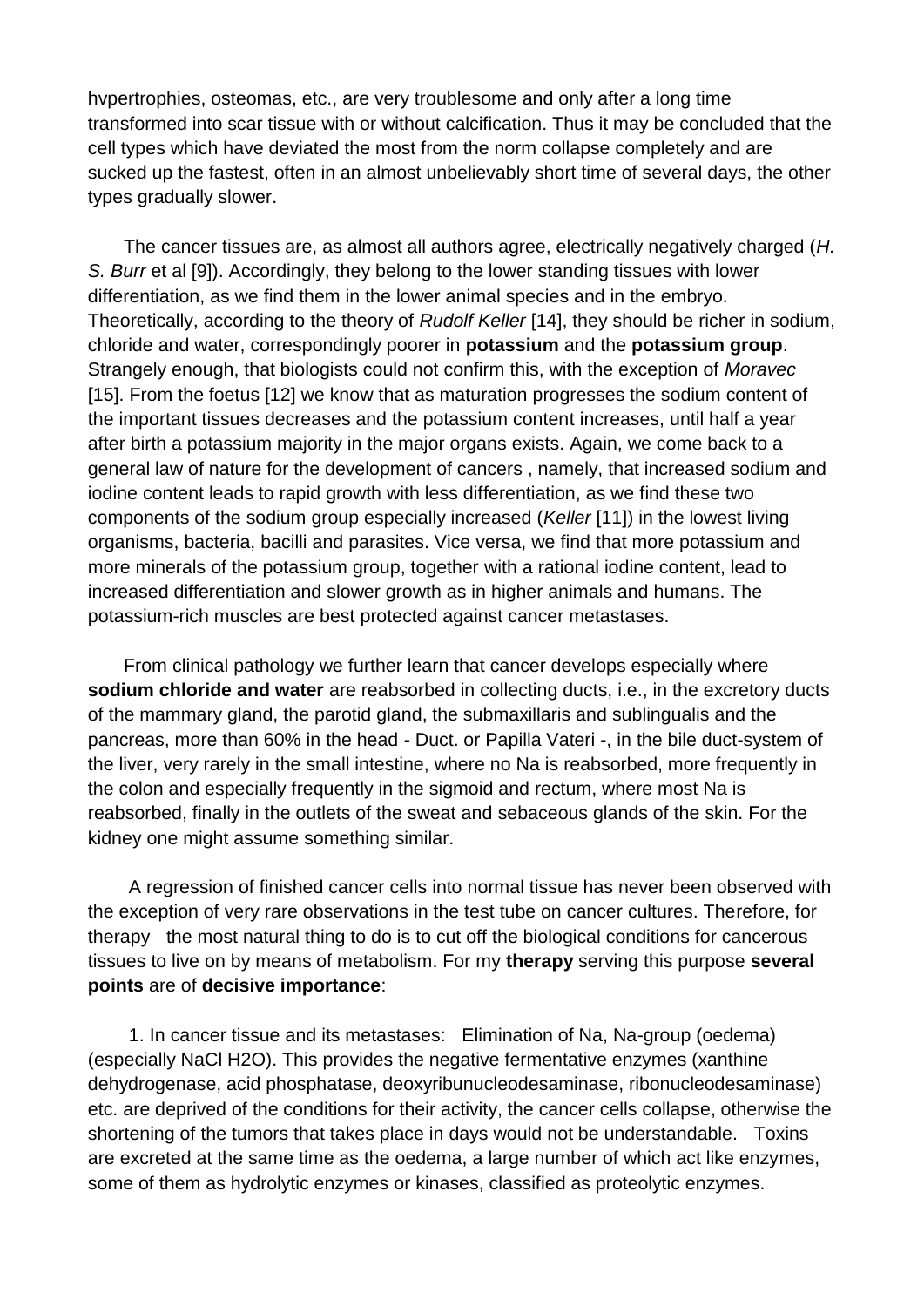2. The surrounding tissues are likewise released in the beginning from oedema and toxins - but in contrast to the cancer cells the cells that were previously only damaged are now filled with electrically positively charged potassium containing molecules and those of the potassium group are brought back into the cells [11]. Thus, some basics for the resumption of the function of the likewise positively charged oxidation enzymes [16] are restored, namely the necessary pH and the positive electrical charge necessary in the important organs. Besides enzymes, vitamins, which often act as coenzymes, have to be brought back, as well as the necessary hormones, which partially stimulate or partially hinder the action of the enzymes with the help of the hypophyse and the adrenal system. And finally, the visceral nervous system, approaching the norm again, must intervene actively and in a regulating way in many cellular functions (circulation, secretion, metabolism, etc.). Thus, at the end symmetry and harmony in the function of the organs are restored.

 3. Enough functioning liver tissue must be present and remain present to maintain metabolism in the main pathways. This makes it possible that the previously damaged and more or less depleted liver can be replenished during the day. So it can constantly [day and night] deliver the necessary substances into the blood. Therefore, vegetables, fruit juices, fresh fruits and fresh calf's liver juice are consumed richly approximately every hour during daytime with abundant vitamins, enzymes, auxons [17], minerals, etc. The liver juice contains fat 0.16%, proteins 1.20%, cholesterol 0.03%, etc.

 Briefly summarized, the theoretical target of the metabolic cancer problem is that with the removal of the oedema and detoxification of the cancer cells the condition for fermentation is removed and vice versa to restore the condition for the function of oxidation enzymes in the vital organs, which have to be supplied with freshly prepared juices for a longer period of time. This is a great biological intervention, which probably affects all metabolic branches. The focus of these therapeutic efforts is the liver, because this is where a large portion of the necessary metabolic processes take place and where the oxidative enzymes are reactivated (*Rudolf Schönheimer* [18]). Clinical experience repeatedly shows in severe cases, that the liver is sacrificed most to a great extent for the defense and temporal maintenance of the body.

 4. Since about 90% of all cases that come to me are so-called generalized cancers or end cases, in which the usual methods have been applied in vain, detoxification of the body plays the main role in the beginning of the therapy. These seriously ill ones need [rectal] infusions by day and night, at first every 3-4 hours, later less. Painkillers are no longer given. For pain relief the patients receive coffee-infusions [rectal infusions] and in the beginning a mixture of aspirin 1/3 gram, niacin 50 mg, and vitamin C 100 mg three to four times a day. The greatest care is required for the elimination of the toxins accumulated in the body and, in addition, those freshly absorbed from the collapsing tumors, otherwise the patients will die of the so-called "coma hepaticum". Several autopsies have shown that the large hepatic organs overloaded with cancerous nodules have become unable for the healing process. The same applies to diffuse, considerably shrunken cancer cirrhosis. Another part of enlarged toxic severely damaged livers with some palpable nodules and jaundice could still perform the healing. However, some of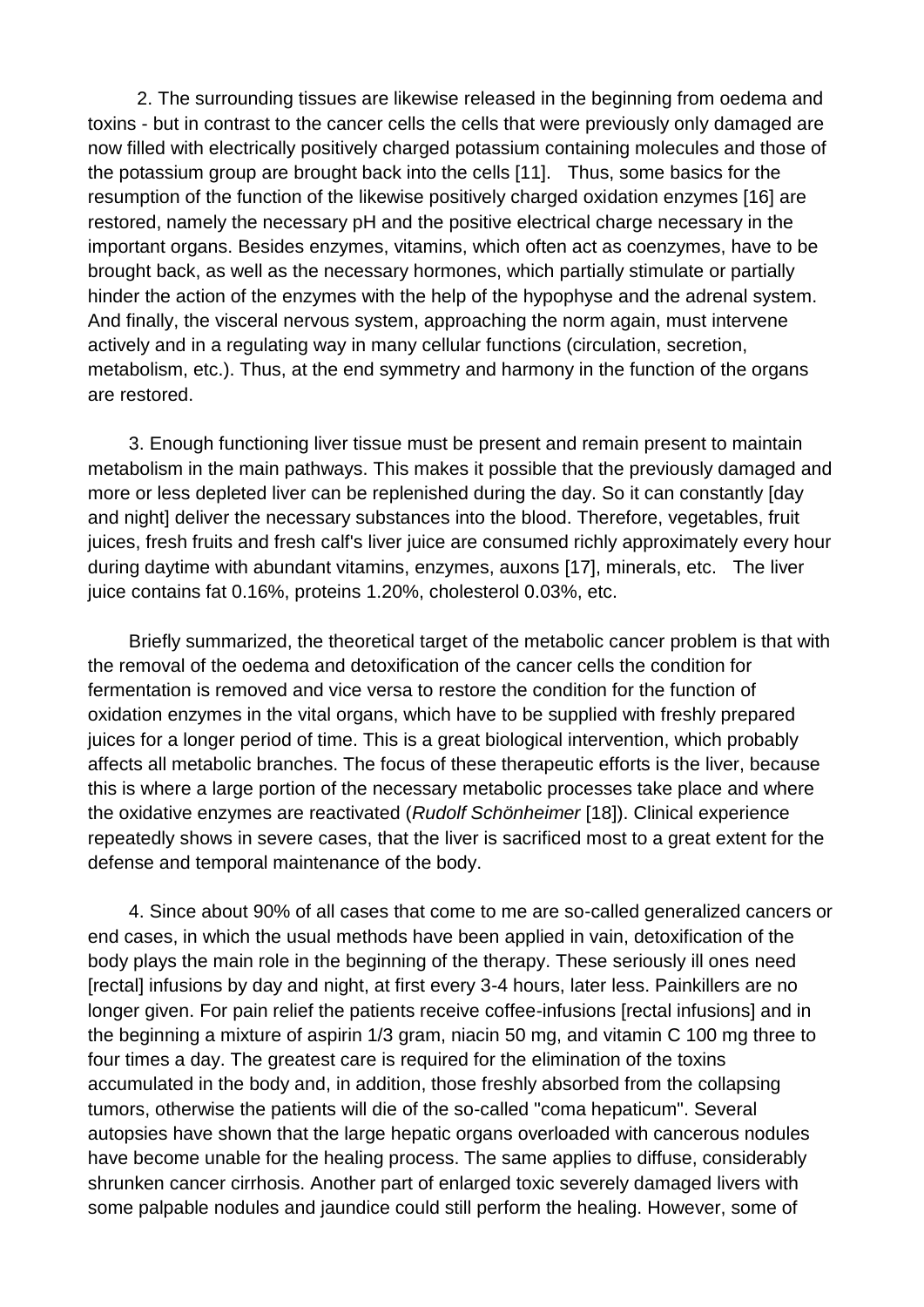these perish after a period of 8-16 months without the cancer still playing a damaging role. Liver cirrhosis with ascites was found, jaundice without cancer, etc. These brief statements about the importance of the liver and the importance of elimination of toxins should be enough here.

Case 1: Mrs. D.S. (demonstrated in Berchtesgaden in October 1952), 44 years old.

 1939 radical hysterectomy because of multiple myomas. In 1942 she observed double vision for about 2 months and simultaneously the visual acuity in the left eye decreased outwardly. Later she became very nervous, irritable, had attacks of melancholy and anxiety, headaches increased in severity and severe discomfort started in the lower lumbar spine. The ophthalmologist found brisk pupillary reaction, fading of the optic discs, constriction of the fine arteries, and loss of vision of almost the whole right eye. Beginning of outpatient treatment on February 14, 1946. Few months later she felt well and reduced iodine medication and diet therapy to a minimum. Her condition deteriorated rapidly in August. In September 1946 she was admitted to my ward almost unconscious, back to my treatment. It was possible to bring her out of the sub-comatose state by copious enemas and the supply of juices. She recovered in a relatively short time, was discharged at the end of September, was able to resume her full housework after 2 to 3 months, was able to resume her full housework and with her eye condition as shown on September 29, 1946 she could read and write again and later even manage her husband's correspondence. It is interesting in this case that after the collapse in 1946 she had complete alopecia around the vulva, in both armpits, on both forearms, and legs. After a year hair began to grow again and is restored now. The dull feeling in hands and fingertips disappeared after about 2 years. Furthermore, it is interesting that she had a breakdown with severe depression three times, each time when she interrupted Lugol's and thyroid medication for longer than 5-6 weeks. At present, after 7 years, she feels stronger and more willing to work than in the years after the hysterectomy.

 The diagnosis of the neurologist is: tumor of the hypophyse, sella turcica is expanded to the greatest extent, and the surrounding bones partially distroyed. The right eye is blind and half of the left eye is disrupted.

 X-ray findings: The sella turcica is extraordinarily dilated, the back and the Processus clinoidei ant. and post. are destroyed. As it progresses, the sella remains greatly dilated. Considerable osteosclerosis is formed in the vicinity of the floor with a sharp borderline. Larger parts of the Proc. clinoidei ant. and post. are visible again (see Figs. 1-3 S. 187).

Case 2. Mrs. A. B., 30 years old, married, 2 children.

 Abortion on January 25, 1953. Curettage because of bleeding. Three days later renewed bleeding. Admitted to hospital on February 17, 1953. February 23, new curettage. Aschheim-Zondek test positive in blood and urine. Microscopic diagnosis: trophoblastic elements, exactly as in the chorionepithelioma. On March 4, reddish gray fragments again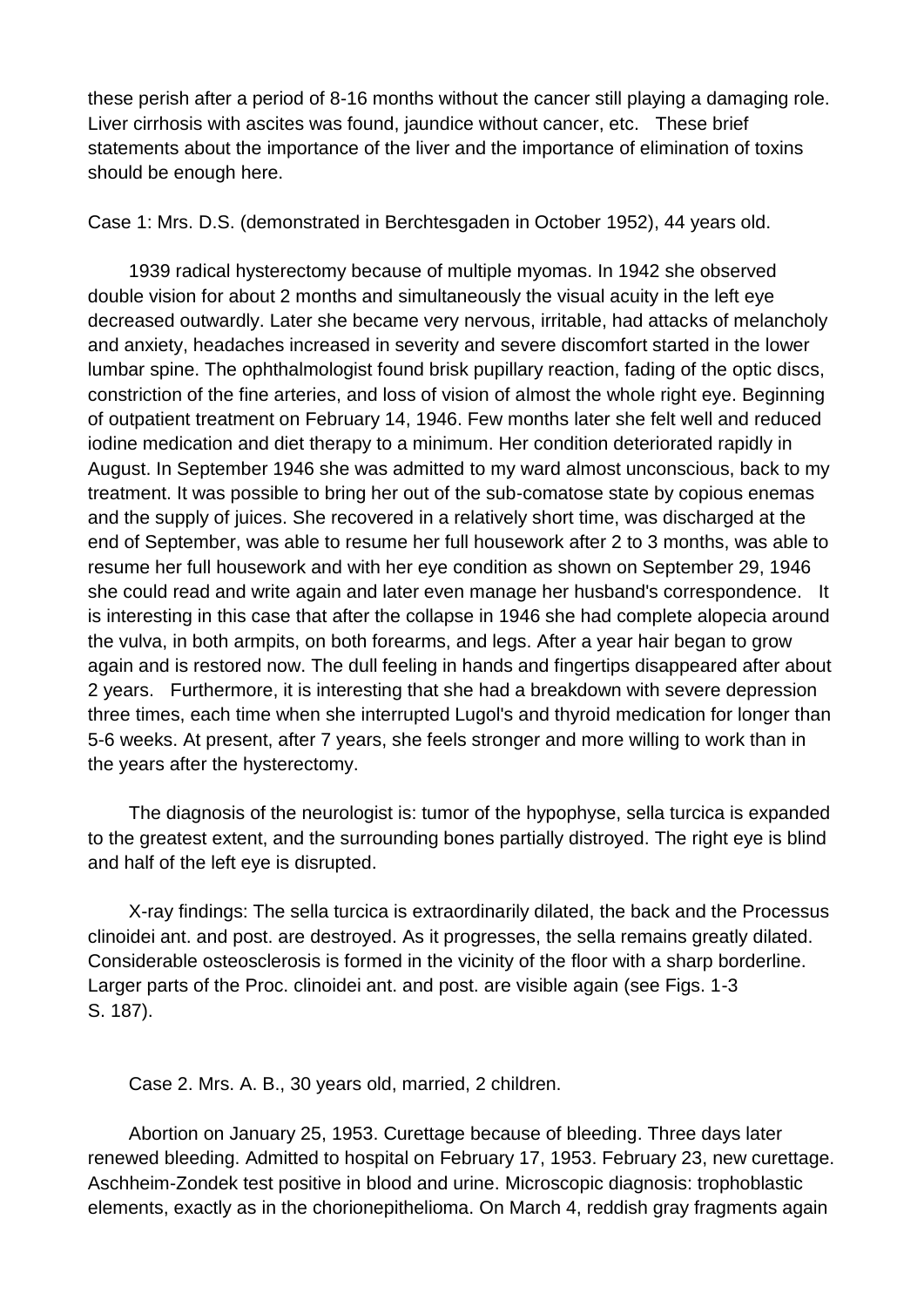out of the vagina. Microscopic diagnosis showed the same findings. On April 9, the uterus showed enlargement as in a pregnancy of 10 weeks. Total hysterectomy was performed on April 20. She did not tolerate x-ray treatment.

My treatment began on May 4, 1953.

The patient was in a desolate condition, extraordinarily depressed, had very severe, constant pain in the back and lower abdomen. In the right lower quadrant two masses the size of small tomatoes were found, extraordinarily painful to the touch, liver and spleen were not significantly enlarged, no free fluid in the abdomen. From the vagina a medium secretion of a whitish mucilaginous consistency. Zondek-Aschheim was strongly positive in the urine, in blood serum 1:40 positive. On May 19, no tumor could was palpable, the patient was up and about, without any complaints. The former intestinal sluggishness was cured, patient is feeling good now.

 X-ray findings: On May 22, 1953, a series of irregular shadows in the lateral part of the right lower lung field, from which a series of stripe-shaped shadows extending to the hilum. On June 3, 1953, the mentioned shadows have partly completely disappeared, partly only indicated (see Figs. 4-7 pp. 187 and 188).

Case 3: Mrs. A. Y., 56 years old, 5 children.

 In February 1952, she noticed a tumor in the lower left hip, at the same time pain in the right shoulder and knees, at the same time onset of menopause. The tumor grew slowly at first, later very rapidly. She had surgery on August 12, 1952. The tumor was removed in a large extent, the microscopic diagnosis, confirmed by 2 other pathologists, was: "malignant synovioma". After the operation she received 14 deep irradiations, which could not be continued due to slight skin burns. After the return of the tumor amputation of the left leg and the left half of the pelvis was recommended but refused by the patient.

 On admission on September 4, 1952, she showed on the left thigh just below the greater trochanter a hard mass 10 cm long and three fingers thick, painful on pressure. The circumference of the right thigh in this area was 51 cm and that of the left thigh 57.5 cm. X-rays of the pelvis, spine, and of the lungs were negative, on the upper femur soft tissue tumor masses were visible, but not later.

On September 27, the upper half of the tumor was absorbed and the lower half greatly reduced, gynecological examination negative. By the end of October the left leg was almost back to normal, circumference 1/2 cm more and no tumor. Only the old 20 cm long surgical scar remained sensitive. At present, the patient feels well, is fully able to work, and the severe inherited migraine has also disappeared except for minimal remnants.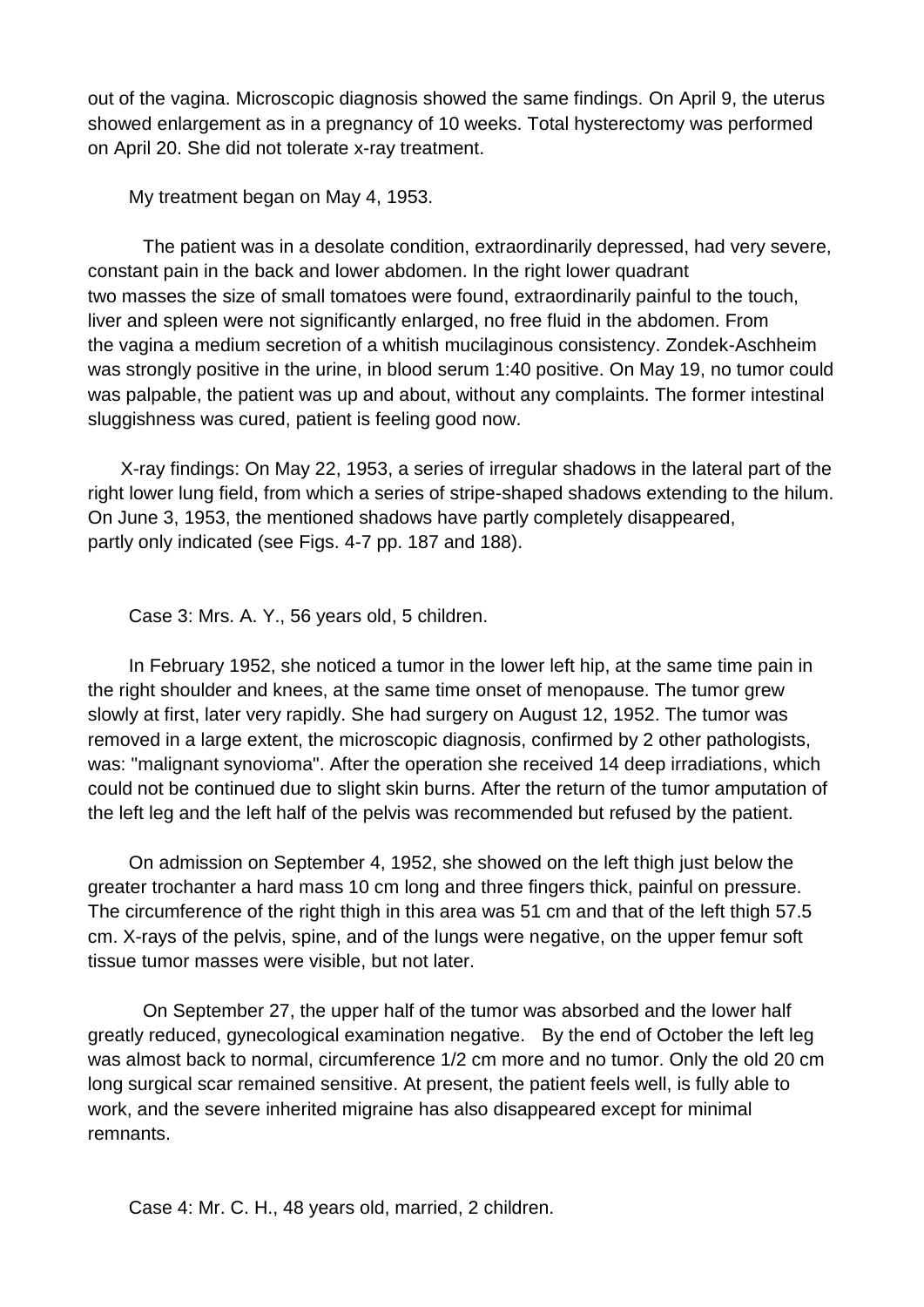November 1948 he noticed unsteadiness in walking, later difficulty in speaking and weakness of the left hand. He became dizzy easily, at the end of the day he could hardly speak. In the following months visual disturbances appeared and the right corner of his mouth drooped. At the hospital he was diagnosed with a cerebellar bridge tumor. On April 6, 1949, he underwent surgery. A large hard tumor mass was found in the left internal auditory nerve opening, which was at first thought to be a spindle cell sarcoma; only a part of it could be removed since the tumor had grown over a wide area into the petrous bone. Microscopic finding: "malignant schwannoma" of the left cerebellopontine angle. One found the 5th, 7th and 8th cerebral nerve largely disturbed in function.

 Beginning of my treatment on May 23, 1949. patient is almost completely unconscious, but recovers after a few days. The left eye is deviated to the center (left abducens paresis). The left corner of the mouth hangs down, the tongue deviates to the right, speech considerably disturbed, without articulation, very blurred. Left arm much weaker, left leg also shows stiffness and ataxia. In the course of the next few weeks the patient improves remarkably quickly. After about 4-6 weeks he is able to walk again with the help of a cane, food intake normal again. For about 1 1/2 years weight has been regained, the left leg improved after about a year. The left arm and the left hand took about 1 1/2 - 2 years to recover. The speech is largely restored, only after prolonged speech the corner of the mouth is still slightly lowered. The balance is only partially restored. At least he has been able since 3 years to repair automobiles and radios, do housework and fine work as a watchmaker.

 X-rays: Partial destruction of the anterior upper left petrous pyramid. Sella turcica enlarged as a whole, anterior and inferior wall severely thinned, posterior wall partially destroyed. Anterior and inferior wall now emerge clearly again, posterior wall unchanged. Also the process at the petrous pyramid shows no significant changes (see Figs. 8-10, pp. 188 and 189).

Case 5: Mr. J. A., 34 years old, married, 1 child.

 March 1950 he noticed secretion and enlargement of a pigment spot on the right shoulder blade. It was removed in March 1950 at the Juneau Clinic in Alaska. 7 months later 2 larger tumors appeared in the right axillary cavity. On November 17, 1950, this was amputated along with the right arm and the entire right shoulder at the Veterans Hospital in Portland, Oregon. In July 1951 a lump appeared on the left side of the chest in the 2nd iatercostal space. All recurrences were characterized as "malignant melanoma". Later, a larger mass on the right side of the breast was removed and shortly thereafter a rapidly growing, black mass appeared below the left ear. The patient was recommended to undergo another radical operation with removal of the left neck muscles, but he would have to wear a leather collar to protect the large blood vessels. The patient refused.

 My treatment began on October 25, 1951. He showed a blackish shimmering mass in the upper half of the left sternocleido. He complained of severe coughing attacks,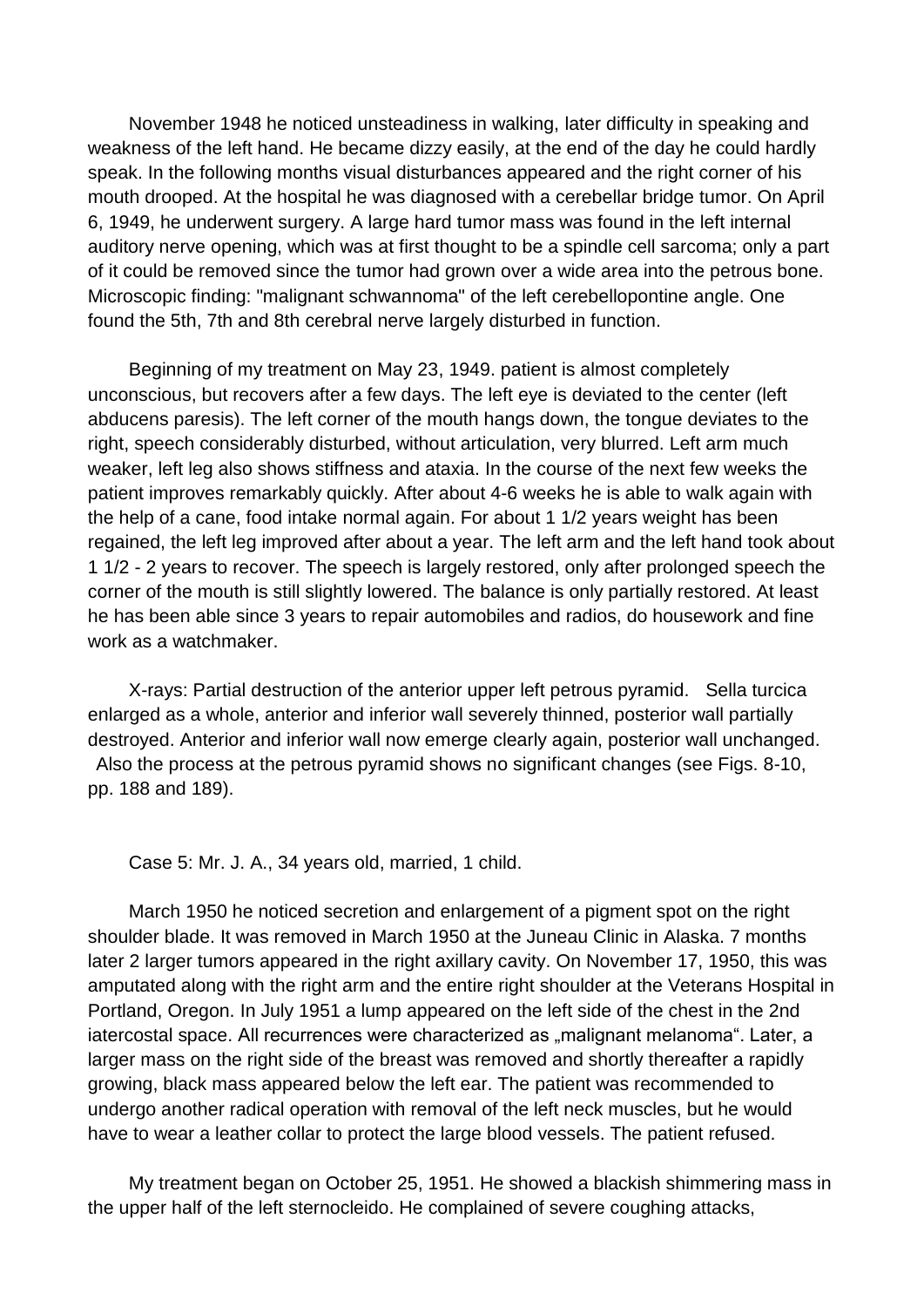sometimes lasting 2-3 hours, until he finally ejected a whitish mucus mass to be expelled. However, the x-ray of October 29, 1951, showed no pathological finding. In addition to the tumor mass, 3 smaller glands were found on the anterior margin and two on the posterior rim of the left sternocleido. The whole left neck region is swollen to a medium degree, red and very hypersensitive. After six days the tumor was no longer felt, the glands disappeared after 11 days. Coughing attacks subsided after a few weeks, as well as the nervous hyperirritability. Up to now the patient has remained free of all recurrences and can perform his normal work undisturbed.

 X-ray shows complete absence of the right shoulder and arm. Normal lung findings (see Fig. 11 p. 189).

Case 6: Mrs. B. A., 52 years old, married, 2 children.

1934 Thyroid operation for active Graves' disease [M.Basedow].

1936 Recurrence cured by administration of Lugol's solution.

 During menopause melancholic disturbances, ameliorated by electric shock treatment. In December 1952 she slipped and broke the right thigh below the neck. In the hospital a tumor in the left breast was diagnosed with metastases in three ribs, three more in lumbar vertebrae and an extensive metastasis in the right femur with fracture.

My treatment began on February 23, 1953.

 Patient is bedridden, has considerable pain in the lumbar region and right hip. In August she attempts to walk with a cane, in September she walks around freely and resumes her housework. The breast tumor has disappeared to a minimal residue. The depressive disorders completely balanced, no complaints.

 X-rays: Extensive metastatic tumor in the upper right femur with severe destruction at a rather deep rather deep infraction.

 The defects have now been mostly replaced, the fracture closed by callus. The other changes (not shown here) are also largely improved in terms of x-ray (see Figs. 12 and 13, p. 189).

Case 7: Mr. D. Th., 31 years old.

 Since first childhood he had a chronic eczema and strange, dry, thickened areas of skin over the whole body. All possible anti-allergic treatments, including immunization in several clinics, were unsuccessful. At the end of 1948 and in 1949 he was found to have a "...malignant lymphoma simulating giant and follicle lymphosarcoma", confirmed as such by various pathologists.

 The first series of x-rays reduced the glands on the neck and right axilla, less the glandular package in the upper mediastinum. On admission on February 27, 1949, I found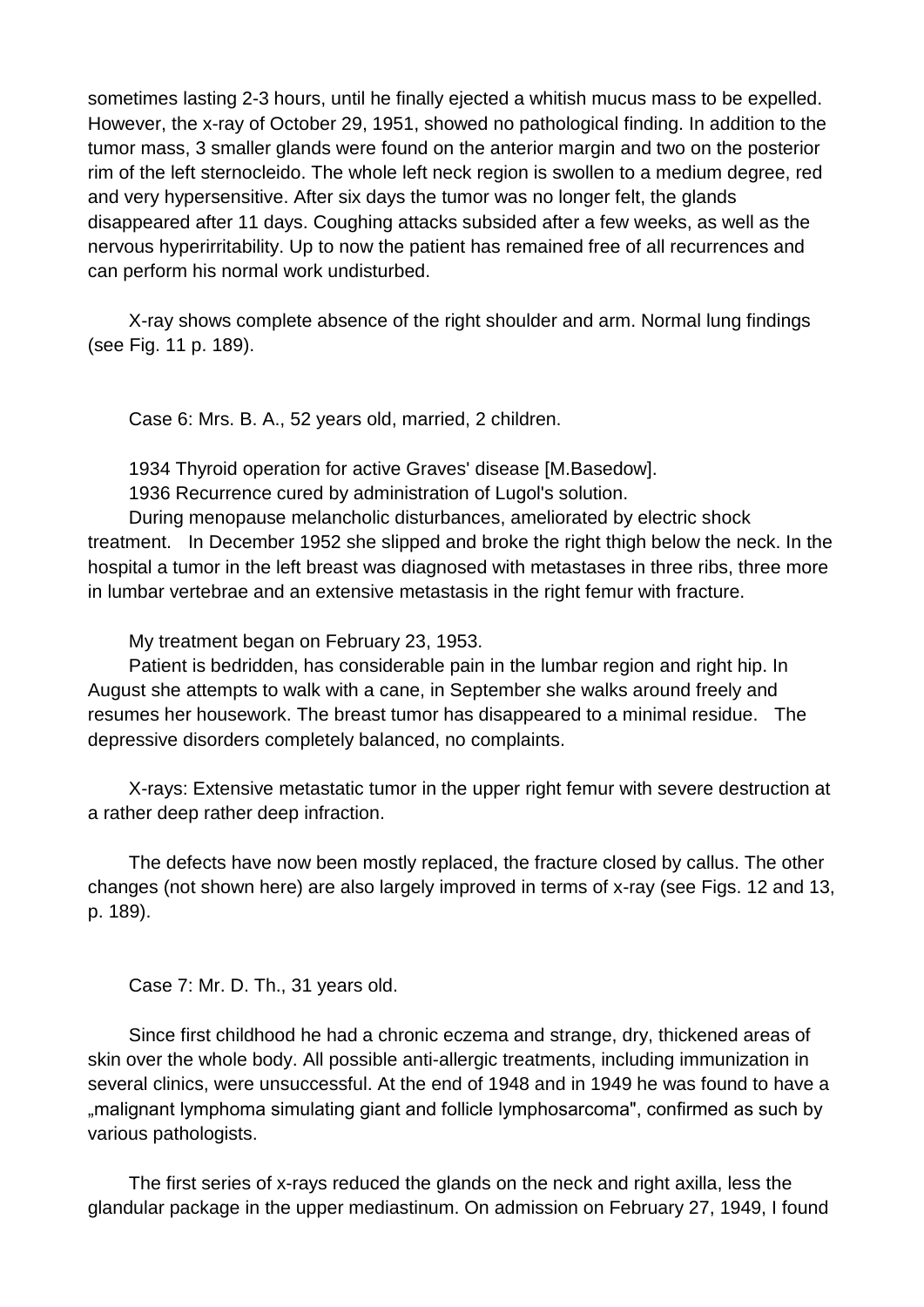on the right side of the neck a palm large burn with secretion, below new glands, likewise on the other side of the neck. Intense attacks of pain in both legs, lasting for several days and forcing him to lie on his stomach in bed. X-ray examination revealed enlargement of the upper mediastinum and soft tissue swelling in the right supraclavicular fossa. The glandular swellings disappeared in a few weeks, the mediastinal enlargements in half a year, and the attacks of pain in both legs, considered by several specialists as funicular disorders, only after 8-10 months. Patient is free from further recurrences until now. The skin disorders have disappeared except for small remnants.

Case 8. K. B., 16 years old.

 March 1950 he observed a rapidly increasing swell on the right side of the neck. Microscopic examination of 2 glands at the hospital revealed "lymphosarcoma of the Hodgkin's type." The subsequent X-ray treatment was successful at first, but after it was discontinued a rapidly increasing lymphoma appeared on both sides of the surgical scar.

My treatment began on August 15, 1950.

 The lung was clinically and X-ray clear and remained free of metastases. After an infection some small glands appeared temporarily on both sides, which disappeared quickly. The patient remained free of further disorders and is now studying medicine.

## **Summary**

*Cancer is not only a local disease, but both a local and a general metabolic based process.* 

 The development of cancer or the local symptom originates, when abnormal cells with chromosomal mutations (according to *Boveri*) are forced due to pathological changes in metabolism to live more fermentatively.

 The goal of my therapy is to bring the overall metabolism back to normal as far as possible, mainly by diet as well as by additional medication. This therapy results in more than 50% success even in so called terminal cases.

 In this way, with the help of metabolism, it is possible to fulfill both tasks at the same time: to cut off the cancer's life conditions and to restore the previously normal tissues back to their biological function.

 This means restoring the body to its status as it was before the cancer developed. Then the abnormal cells are suppressed again and harmless. (END)

For an overview of the Gerson therapy:<http://www.doctoryourself.com/gersontherapy.html> Excellent biography of Dr. Gerson:<http://www.doctoryourself.com/gersonbio.htm>